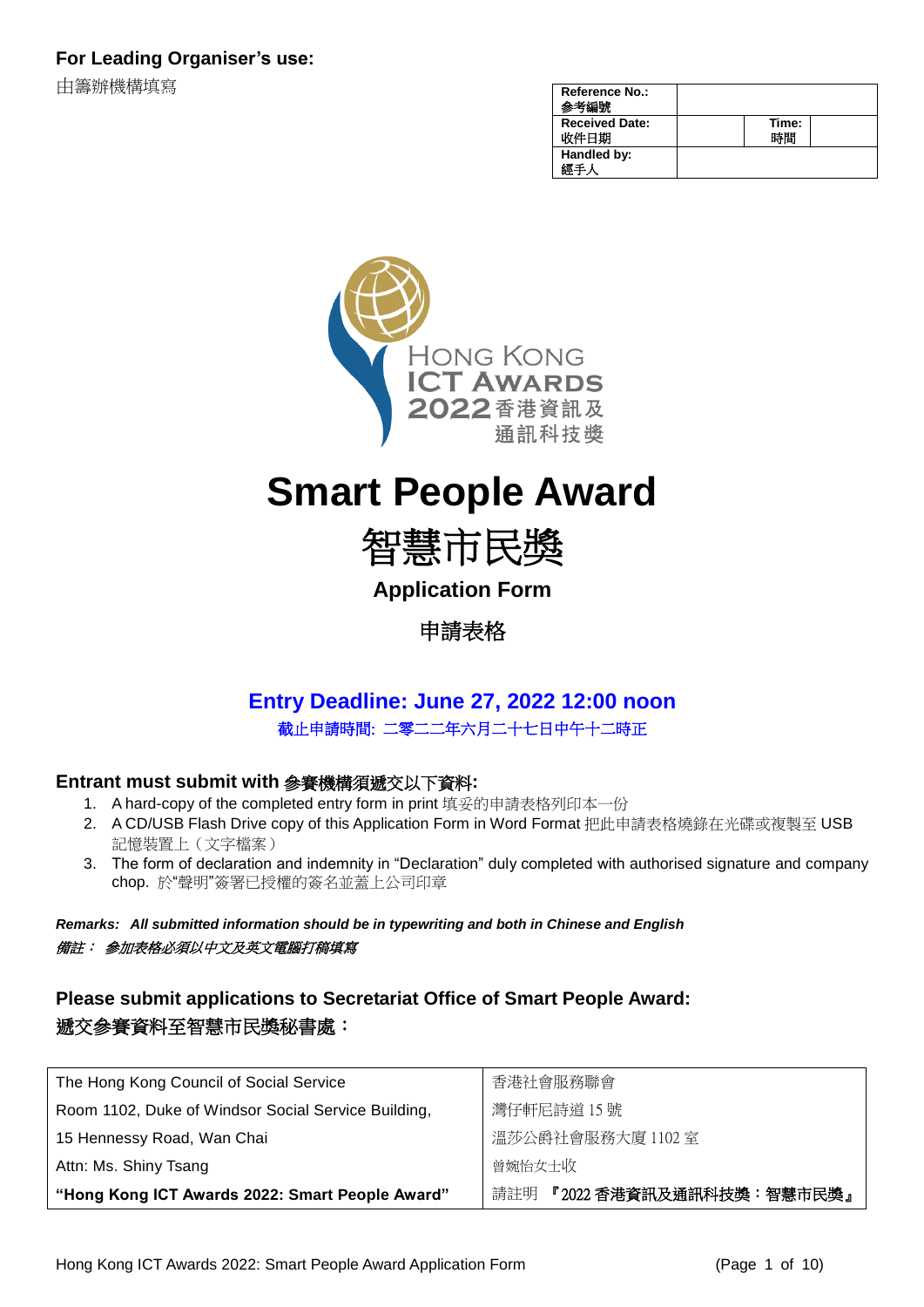# **Section 1** 甲部**: Participating Stream** 參賽獎項組別

Please select the award stream to be considered 請選擇有意參與之獎項組別:

- 1. Hong Kong ICT Awards 2022: Smart People (Smart Inclusion) Award 2022 香港資訊及通訊科技獎:智慧市民(智慧共融)獎
- 2. □ Hong Kong ICT Awards 2022: Smart People (Smart Ageing) Award 2022 香港資訊及通訊科技獎:智慧市民(智慧樂齡)獎
- 3. Hong Kong ICT Awards 2022: Smart People (Smart Education and Learning) Award 2022 香港資訊及通訊科技獎:智慧市民(智慧教育及學習)獎

# **Section 2** 乙部**: Particulars of the Entrant** 參賽者資料

### **MAJOR CONTACT PERSON** 主要聯絡人

| Name of Contact Person 聯絡人姓名: | English: |
|-------------------------------|----------|
|                               | 中文:      |
| Company Name 公司名稱:            | English: |
|                               | 中文:      |
| Tel 電話:                       |          |
| Mobile 手提:                    |          |
| Email 電郵:                     |          |
| Fax 傳真:                       |          |

# **GENERAL INFORMATION** 參賽機構資料

#### **Company 1** 參賽公司 **1**

| Company name 公司名稱:                       | English: |
|------------------------------------------|----------|
|                                          | 中文:      |
| Address 地址:                              |          |
| URL 公司網址:                                |          |
| Name of Chief Executive Officer 行政總裁姓名:  |          |
| Date of Incorporation 公司成立日期:            |          |
| Business Registration No.商業登記證號碼:        |          |
| Nature of Business 業務性質:                 |          |
| No. of Employees 員工數目:                   |          |
| Name of Holding Company (if applicable): | English: |
| 控股公司名稱(如適用):                             | 中文:      |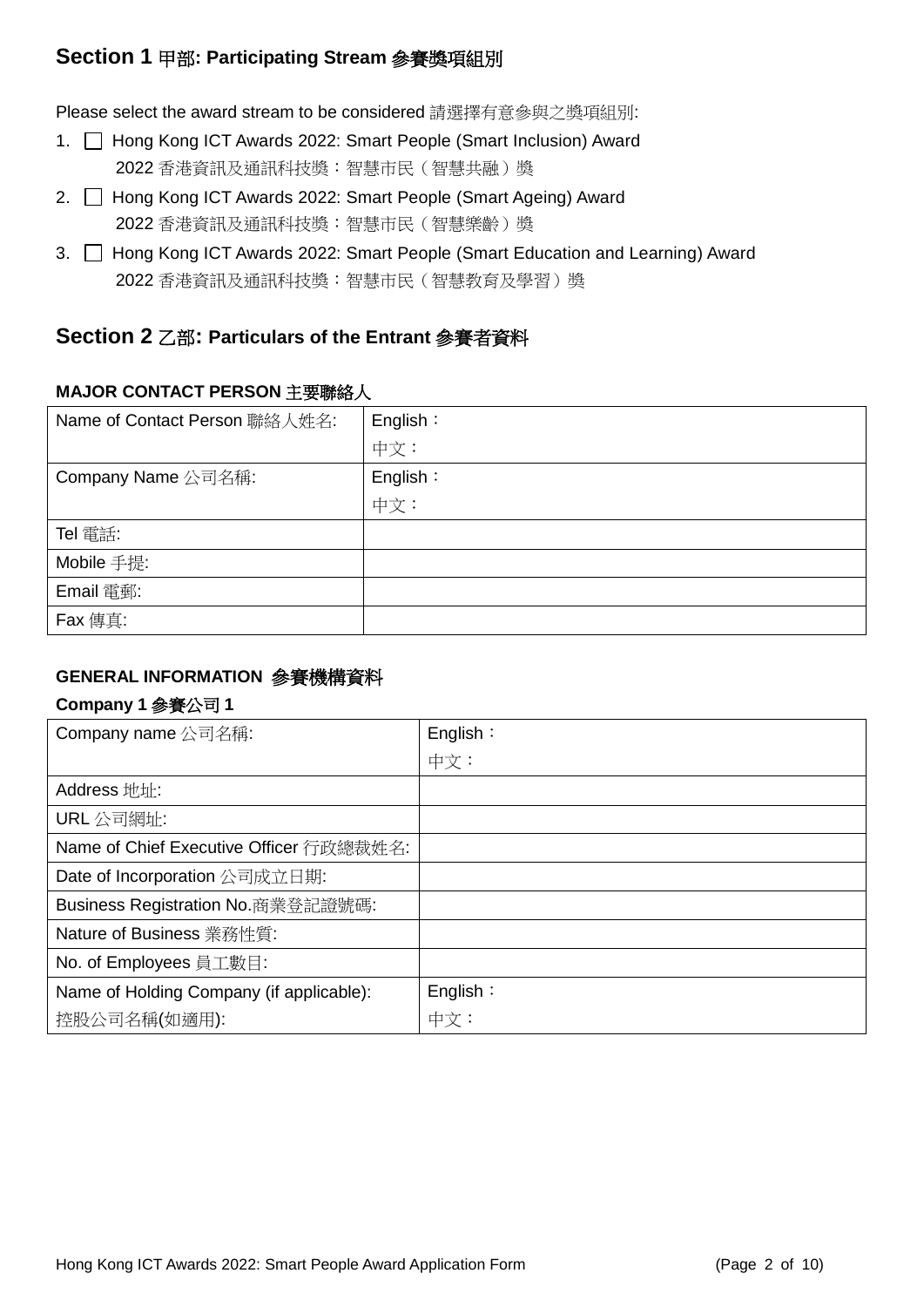#### **Company 2** (For Joint Entrant, if applicable) 參賽公司 **2** (聯合參賽公司適用)

| Company name 公司名稱:                       | English: |
|------------------------------------------|----------|
|                                          | 中文:      |
| Address 地址:                              |          |
| URL 公司網址:                                |          |
| Name of Chief Executive Officer 行政總裁姓名:  |          |
| Date of Incorporation 公司成立日期:            |          |
| Business Registration No.商業登記證號碼:        |          |
| Nature of Business 業務性質:                 |          |
| No. of Employees 員工數目:                   |          |
| Name of Holding Company (if applicable): | English: |
| 控股公司名稱(如適用):                             | 中文:      |

# **Company 3** (For Joint Entrant, if applicable) 參賽公司 **3** (聯合參賽公司適用)

| Company name 公司名稱:                       | English: |
|------------------------------------------|----------|
|                                          | 中文:      |
| Address 地址:                              |          |
| URL 公司網址:                                |          |
| Name of Chief Executive Officer 行政總裁姓名:  |          |
| Date of Incorporation 公司成立日期:            |          |
| Business Registration No.商業登記證號碼:        |          |
| Nature of Business 業務性質:                 |          |
| No. of Employees 員工數目:                   |          |
| Name of Holding Company (if applicable): | English: |
| 控股公司名稱(如適用):                             | 中文:      |

# Please list the members of the project team involved in the development of the application: 請列出參與研發參賽作品的項目組員:

| <b>No</b>      | Member Name | <b>Company Name</b> | Role / Responsibility | HKSAR Resident (Yes / No) |
|----------------|-------------|---------------------|-----------------------|---------------------------|
| 組員             | 組員姓名        | 公司名稱                | 職責<br>角色              | 香港特別行政區居民 (是/否)           |
|                |             |                     |                       |                           |
| 2              |             |                     |                       |                           |
| 3              |             |                     |                       |                           |
| $\overline{4}$ |             |                     |                       |                           |
| 5              |             |                     |                       |                           |

(Please use supplementary sheets if necessary 可按需要加紙填寫)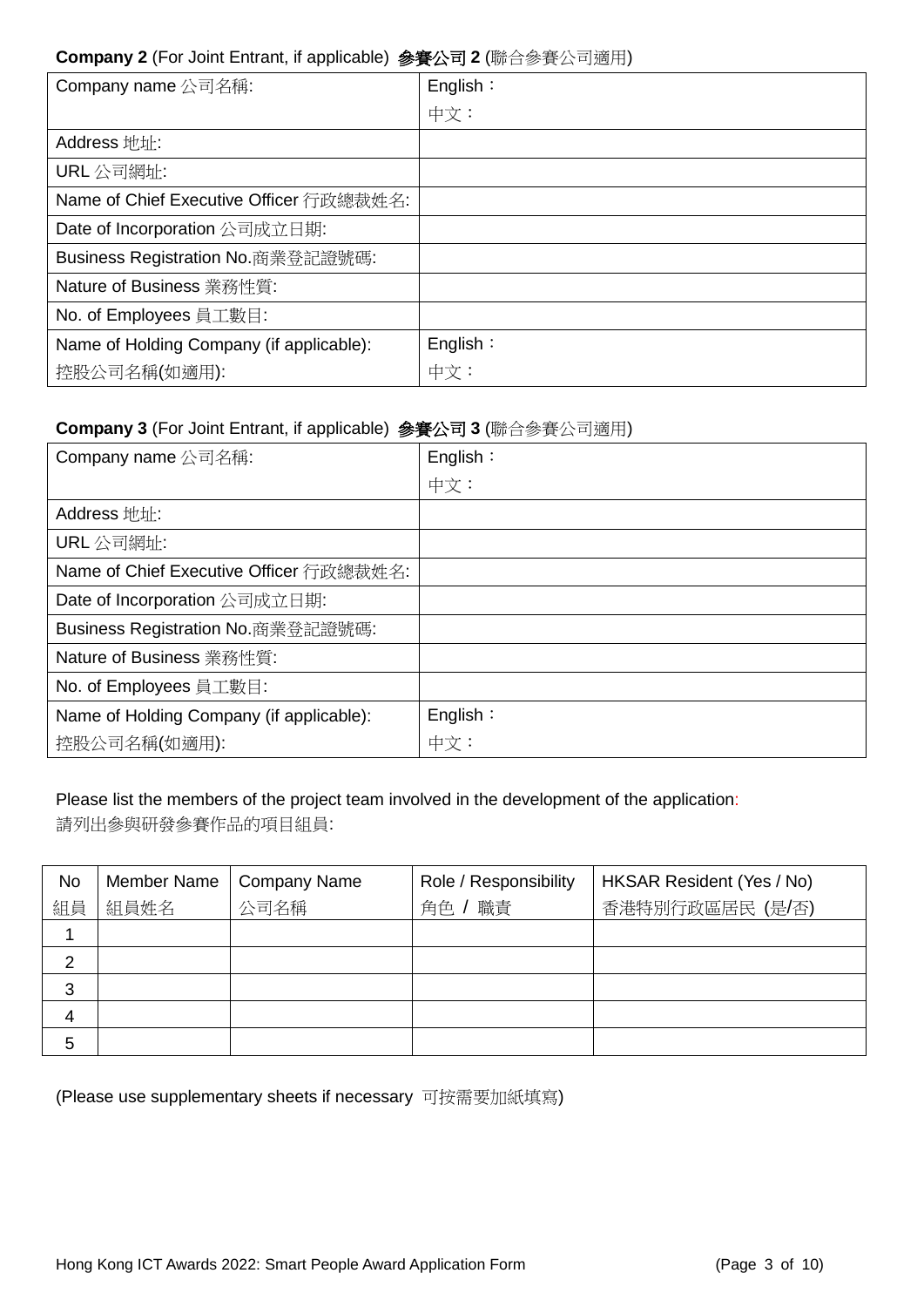# **Section 3** 丙部**: ENTRY INFORMATION** 參賽作品資料

| Name of Entry in English 作品英文名稱:               |                                 |
|------------------------------------------------|---------------------------------|
| Name of Entry in Chinese 作品中文名稱:               |                                 |
| Nature of the entry 作品性質:                      | Product 產品                      |
| (Please check where appropriate)               | Software 軟件                     |
| (請於適當地方加上✔號)                                   | Website 網站                      |
|                                                | Service / Programme 服務 / 計劃     |
|                                                | Others, Please specify 其他, 請說明: |
|                                                |                                 |
| Published Date / Deployment Date 發表/推行日期:      |                                 |
| IP Rights / Copyrights Owned By:               |                                 |
| (Please state clearly with all Involved party) |                                 |
| 知識產權/版權持有單位:(請詳細列明有關單位資料)                      |                                 |
| Operating Platform / Device 操作平台/裝置:           |                                 |
| Special Equipment Used 所需特殊器材:                 |                                 |
| Target Customer 目標客戶:                          |                                 |
| No. of Users 使用者數目:                            |                                 |

# Please state special features of the Application with respect to the following judging criteria where appropriate. (Please use additional sheets if necessary)

請就以下評審標準,列明參賽作品的特點。(如有需要,請另加新頁):

#### 1. Innovation and Creativity in ICT 資訊及通訊科技創新及創意

| English: |  |
|----------|--|
| 中文:      |  |

# 2. Functionality 功能

| English: |  |  |  |
|----------|--|--|--|
| 中文:      |  |  |  |

#### 3. Market Potential/ Performance, Internal User Buy-in or Public Acceptance

市場潛力/表現,内部或公衆接受程度

| English: |  |  |  |
|----------|--|--|--|
| 中文:      |  |  |  |

#### 4. Benefits and Impact 裨益及影響

| English: |  |  |
|----------|--|--|
| 中文:      |  |  |

#### 5. Quality 質量

English: 中文: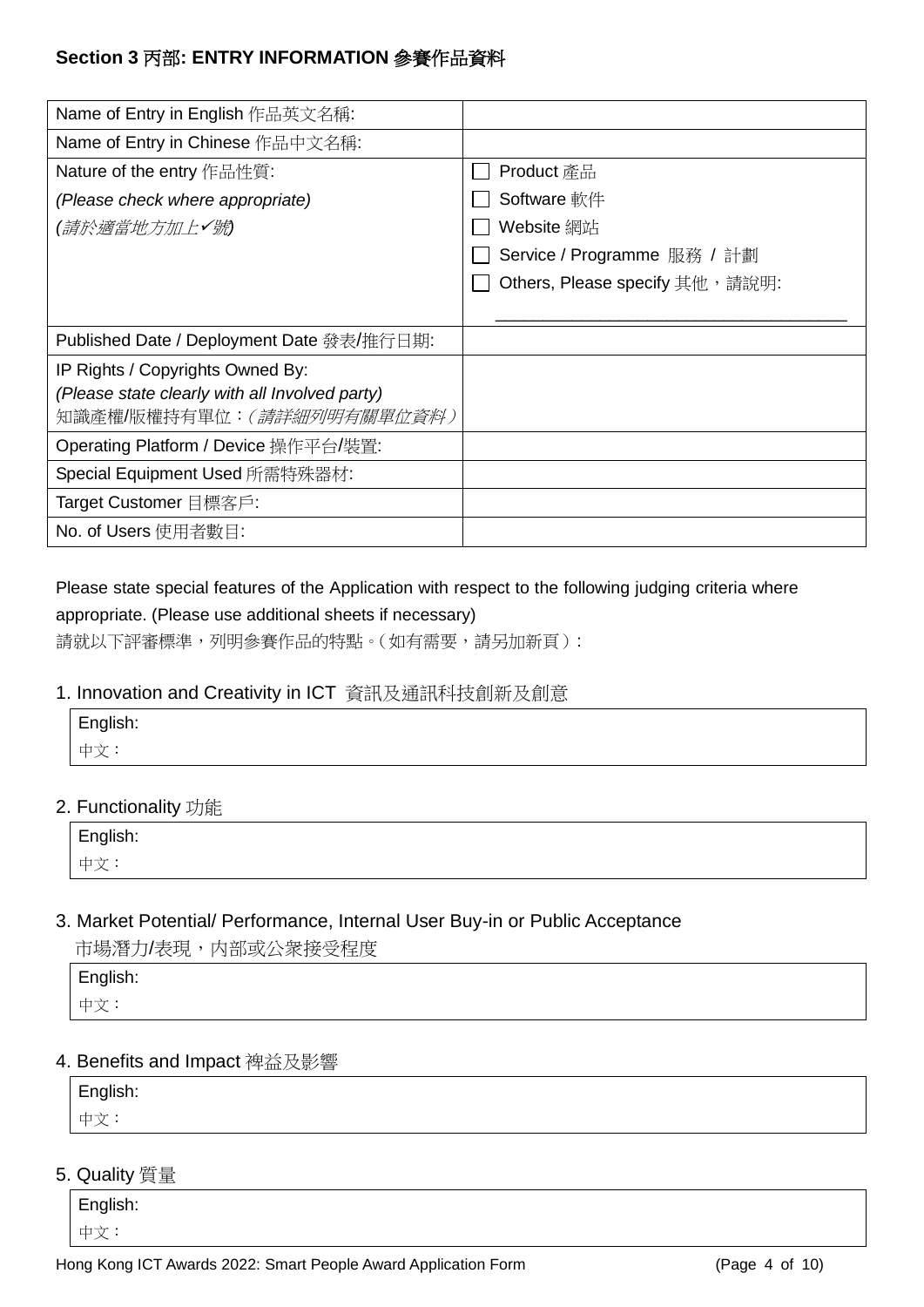# **Section 4** 丁部**: DECLARATIONS** 聲明

1) I/We hereby declare that the above entry is submitted ONLY to the Smart People Award category in the entire Hong Kong ICT Awards 2022. I/We understand that if the above entry is found to be joining in other award categories or other award streams of this award category, all related entries will be disqualified and any award/certificate granted would also be withdrawn. In addition, below is the complete list of other entries from our company which have been submitted to the Hong Kong ICT Awards 2022:

本人/我們在此聲明上述參賽項目只申請參加「2022 香港資訊及通訊科技獎: 智慧市民獎」。本人/我們明白如上述 參賽項目被發現於其他獎項類別或此獎項類別中之其他組別同時參加,所有有關的參賽項目將被取消資格,所有已 獲頒發的獎項/證書亦將被取消。此外,以下為本公司於「2022 香港資訊及通訊科技獎」中已經提交的其他參賽項目:

| <b>Award Category</b> | <b>Award Stream</b> | Entry name |
|-----------------------|---------------------|------------|
| 獎項類別                  | 獎項組別                | 參賽項目       |
|                       |                     |            |
|                       |                     |            |
|                       |                     |            |

#### 2) Please  $\boxtimes$  if appropriate 以下如適用,請 $\boxtimes$ :

□ I/We declare that the submitting entry for Hong Kong ICT Awards 2022 has won the Hong Kong ICT Awards in previous years and the winning information is given below.

本人/我們在此聲明此 2022 香港資訊及通訊科技獎的參賽項目曾經在過去「香港資訊及通訊科技獎」中得獎, 並在以下表格中列出得獎資料。

| <b>Award Year</b> | <b>Award Category</b> | Entry name |
|-------------------|-----------------------|------------|
| 獎項年份              | 獎項類別                  | 參賽項目       |
|                   |                       |            |
|                   |                       |            |
|                   |                       |            |

 $\Box$  I/We declare that if the submitting entry for Hong Kong ICT Awards 2022 had won the Hong Kong ICT Awards in previous years, it has significant improvement and new elements as below in which adjudication will be performed with focus on the part with significant change.

本人/我們在此聲明此 2022 香港資訊及通訊科技獎的參賽項目曾經於「香港資訊及通訊科技獎」中得獎,並有 如下的顯著改變及新元素,而評審將會集中於其顯著改變及新元素。

Brief description of significant improvement and new elements

此 2022 香港資訊及通訊科技獎參賽項目改變及新元素之簡介: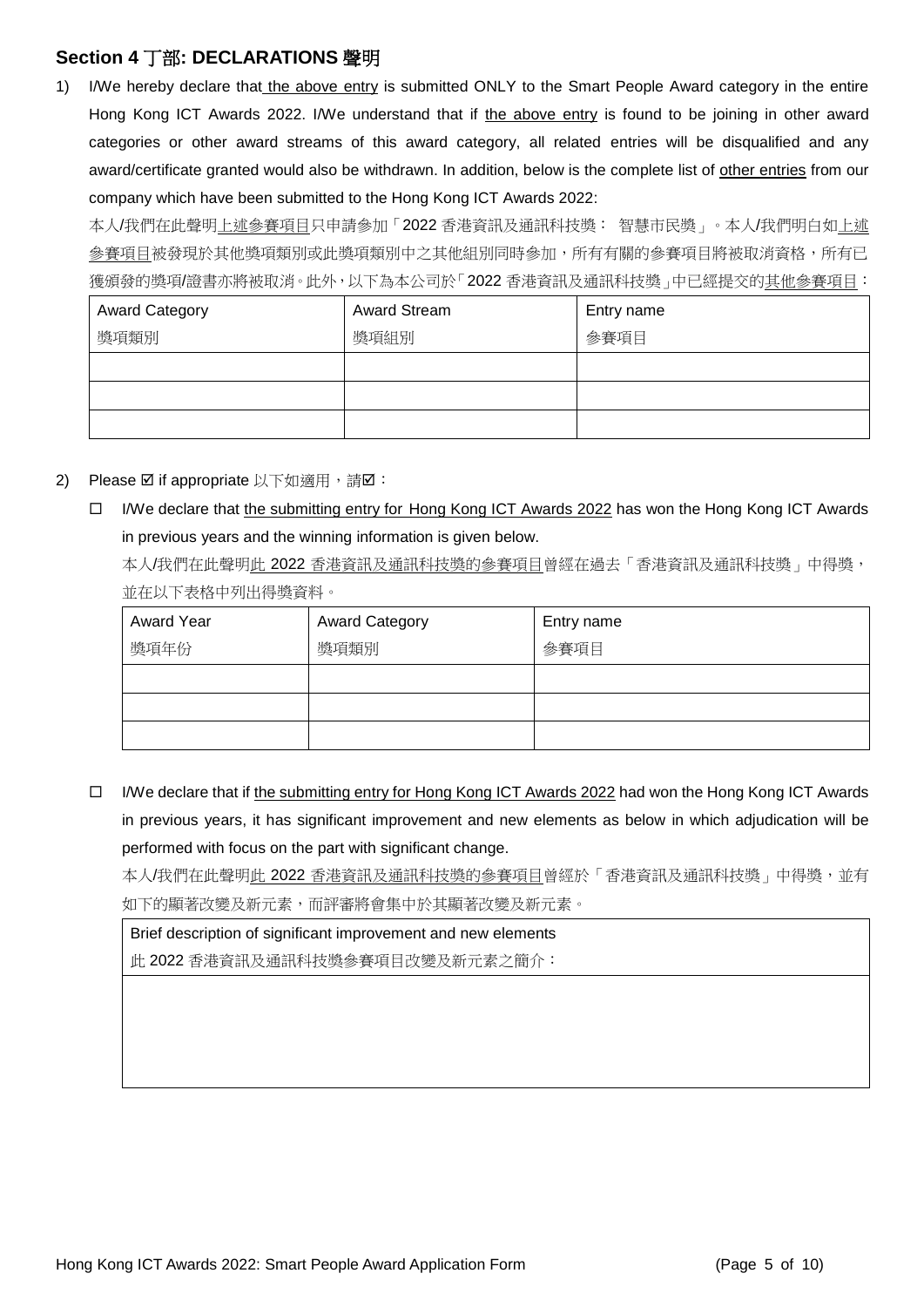- 3) Please ☑ either one 請☑其中一項:
	- □ The submitting entry has not been applied for any patent. 此參賽項目沒有申請任何專利。
	- □ Declaration on patent related information for the submitting entry 此參賽項目之專利資料列明如下:

| Patent Number or                |  |
|---------------------------------|--|
| Application Number (if pending) |  |
| 專利編號或申請編號 (如申請中)                |  |
| Patent Grant Title or Title     |  |
| 批予專利名稱或發明名稱                     |  |
| Proprietor or Inventor          |  |
| 專利所有人或發明人                       |  |
| Country 國家                      |  |
| Filing Date 提交日期                |  |
| Status 狀況                       |  |

- 4) Please Ø either one 請Ø其中一項:
	- $\Box$  I/We declare that there is no dispute in any place over the world over intellectual property right about the submitting entry.

本人/我們在此聲明此參賽項目在世界任何地方沒有任何知識產權爭議。

 $\Box$  I/We declare that there are/were below dispute(s) over intellectual property right about the submitting entry and I/We have obligation to disclose the corresponding information for the Judging Panel to consider the eligibility of the submitting entry.

本人/我們在此聲明此參賽項目有或曾經有以下知識產權爭議,本人/我們須披露有關資料予評審委員會考慮此 參賽項目的參賽資格。

Details of intellectual property right dispute(s) 有關知識產權爭議的詳情:

I/We shall inform the Leading Organiser of above status of any dispute(s) in any place over the world over intellectual property right about the submitting entry once there is any updates before the Awards announcement.

在獎項公佈之前如此參賽項目在世界任何地方有任何知識產權爭議的更新,本人/我們會立即將通知籌辦機構。

- 5) Please Ø either one 請Ø其中一項:
	- $\Box$  I/We declare that the submitting entry has not solicited any funding from any crowdfunding platforms. 本人/我們在此聲明此參賽項目沒有向任何眾籌平台募集資金。
	- $\Box$  I/We declare that the submitting entry has solicited funding from crowdfunding platform(s) and I/We shall provide a way for the Leading Organiser to review comments of backers on such platform(s). 本人/我們在此聲明此參賽項目曾經向眾籌平台募集資金,並將會向籌辦機構提供方法,以審核支持者在眾籌平

台上的評論。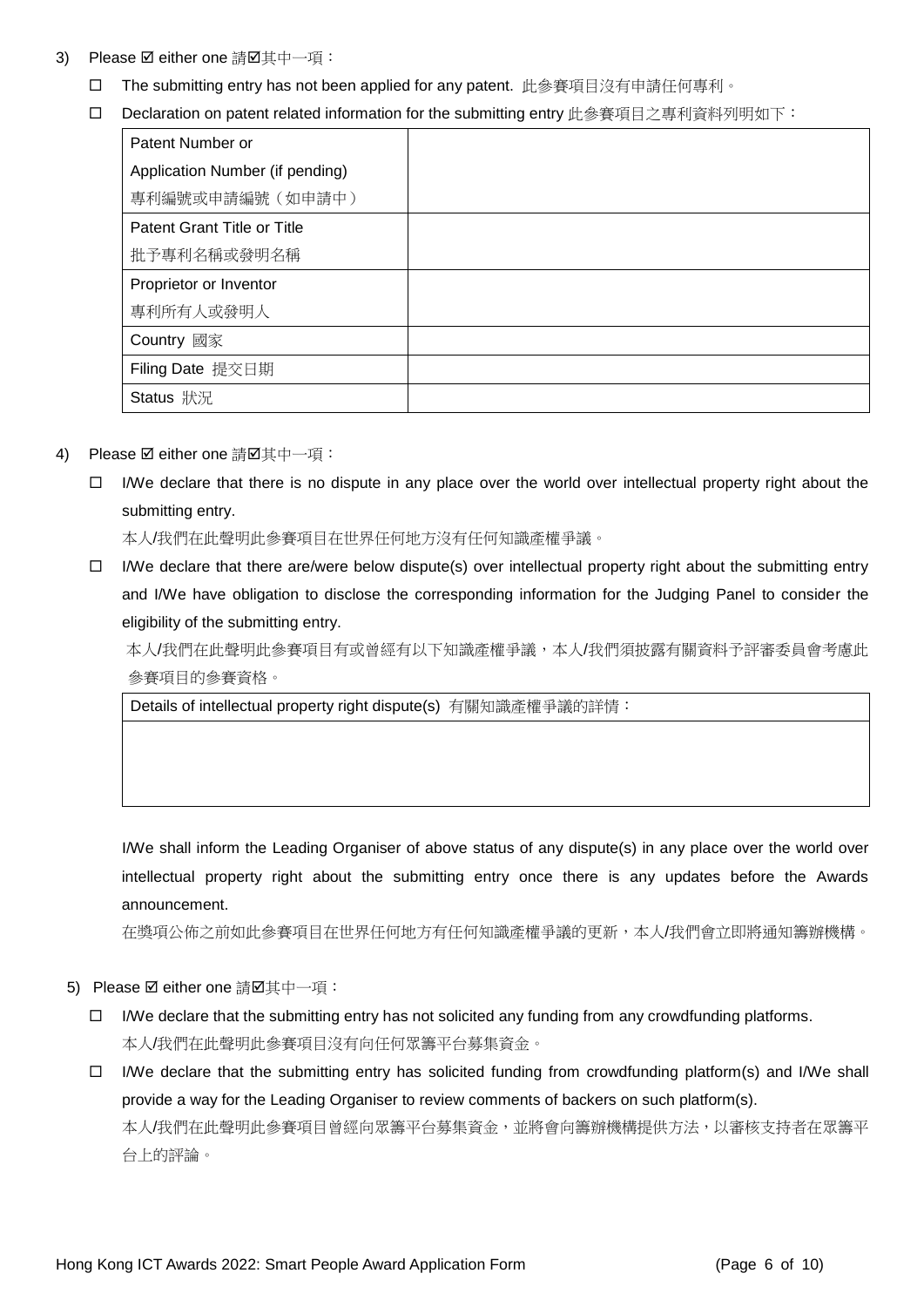6) I/We confirm to use the selected presentation language\* below during adjudication (including Grand Judging Panel if being shortlisted) (please  $\boxtimes$  either one):

本人/我們確認會於評審中(如若入圍,亦包括最終評審)使用以下語言\* 介紹參賽項目及回答問題(請Ø其中一項):

- English 英語
- Cantonese 廣東話
- Putonghua 普通話
- \* The chosen presentation language must be used during adjudication.
- \* 於評審中介紹參賽項目及回答問題時必須使用在本表格所選擇的語言。

7) I/We declare that the submitting entry has fulfilled the requirements of local products/services.

本人/我們聲明提交的參賽項目已經滿足了本地產品/服務的要求。

Please describe how the product/service has fulfilled the requirements of local products/services (e.g. the submitting entry was developed in Hong Kong by a company registered in Hong Kong), and ensure the availability of required documentary proof for submission as needed

參賽項目已符合本地產品/服務的要求,原因如下(例如:提交作品是由香港註冊的公司在香港研發的成果),所須 證明文件亦已備齊及可提供:

8) I/We declare that the application is submitted by locally registered entities or residents in Hong Kong.

本人/我們聲明參賽單位為香港註冊公司、機構或香港居民。

Please provide supporting documentary proof such as business registration certificate or other document as appropriate:

請提供證明文件,例如商業登記證或其他適當的文件:

9) I/We declare that the submitting entry has fulfilled the requirements of being available in the market for at least three months or in live operation for three months.

本人/我們聲明提交的參賽項目已經滿足了提交作品必須在截止報名日期前已經在市場上公開發售三個月/或開放予 下載應用或已經投入運作最少三個月的要求。

Please provide relevant information and ensure the availability of documentary proof for submission as needed regarding the claim that the submitted product/service has been available in the market or in live operation for three months (e.g. delivery note to customer, invoice, public announcement, advertisement, internal announcement, etc.):

參賽項目已符合必須在截止報名日期前已經在市場上發售三個月/或開放予下載應用或已經投入運作最少三個月的 要求,原因如下及附上證明文件(例如給客戶的送貨單、發票、外發公告、廣告、内部通告等)所須證明文件亦已 備齊及可提供: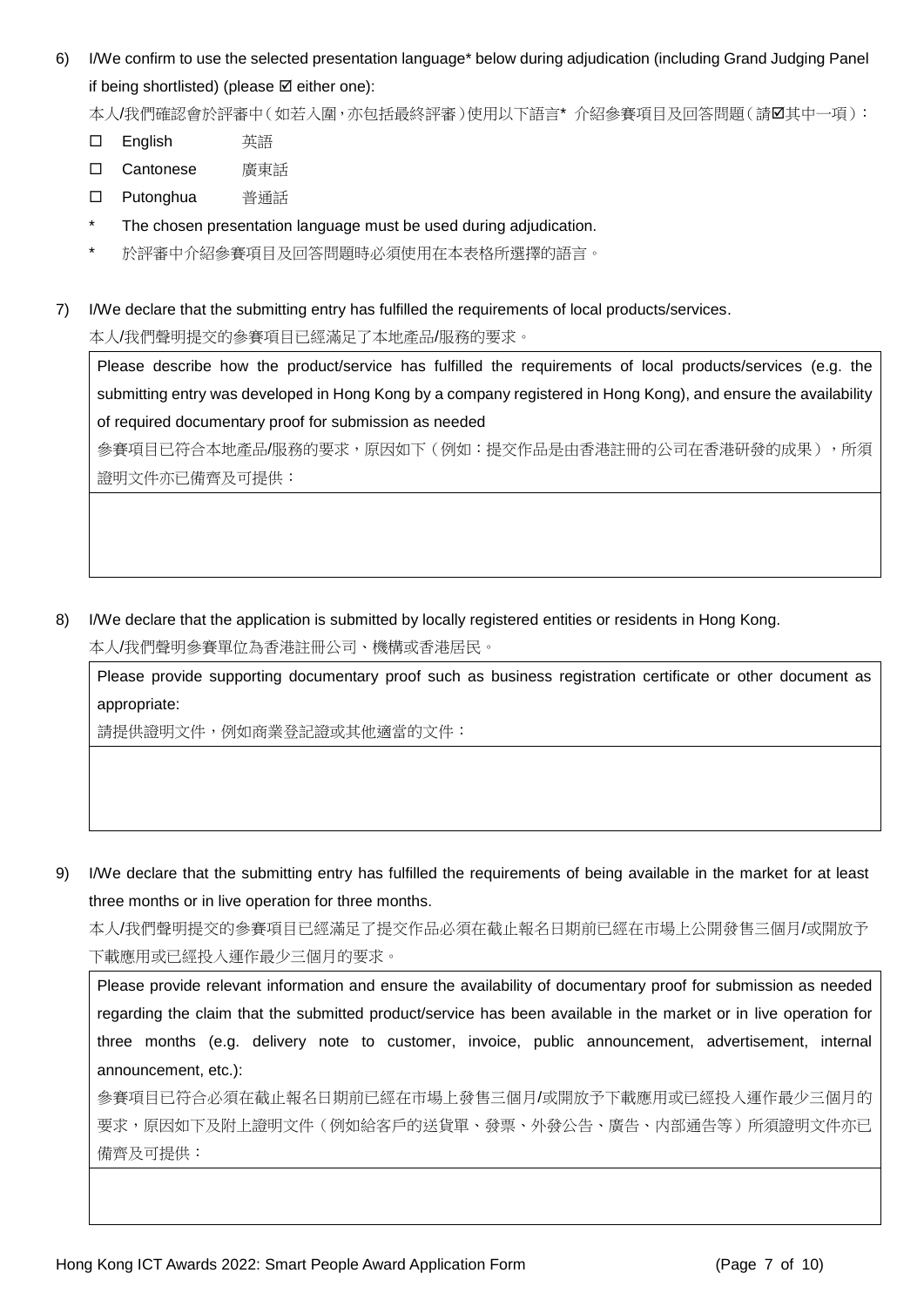10) I/We agree to join post event promotion activities of Hong Kong ICT Awards and other promotion activities organised by the Office of the Government Chief Information Officer if selected as award winners of Hong Kong ICT Awards 2022.

本人/我們確認如獲得「2022 香港資訊及通訊科技獎」的獎項將會參與「香港資訊及通訊科技獎」的宣傳活動或其他 由政府資訊科技總監辦公室舉辦的宣傳活動。

11) I/We declare that the information and particulars provided on this application form are accurate and complete, and the submitting entry conforms to all general eligibility requirements and rules and regulations. I/We agree the submitting entry will be disqualified and any award/certificate granted will be withdrawn if it is found otherwise. Upon request by the Leading Organiser, I/We shall provide relevant information and documentary proof (such as records of company registration, delivery of product, patent, etc.).

本人/我們在此聲明於此申請表格內所提供的資料及細節均準確無誤及為事實之全部,而此參賽項目亦符合所有參賽 資格及規則,如有不符,本人/我們同意此參賽項目將被取消資格,而所有已獲頒發的獎項/證書亦將被撤回。因應籌 辦機構的要求,本人/我們同意提供相關的所需資料和證明文件(如公司註冊,出貨單據,專利註冊等)。

12) I/We understand that violation to any eligibility criteria will result in entry disqualification, even if it has already been announced to be a winning entry. The Leading Organiser shall have the right to take below actions against the offending applicants at various stages:

本人/我們明白於比賽的任何階段,甚至是公布得獎結果後,如參賽項目被發現違反任何參賽資格,該項目將被取消 資格。於比賽的不同階段,籌辦機構有權對違規參賽單位作以下行動:

| Stage 比賽階段                                   | Action 籌辦機構跟進行動                                                   |
|----------------------------------------------|-------------------------------------------------------------------|
| Eligibility check                            | Reject entry, with notification to applicant stating the reasons. |
| 參賽資格審核                                       | 拒絕其參賽項目、通知參賽單位及說明原因                                               |
| Adjudication - Assessment, Category Judging, | Disqualification, with notification to applicant stating the      |
| and Grand Judging                            | reasons.                                                          |
| 評審 ― 包括:初審、獎項類別評審及大獎評審                       | 取消其參賽資格、通知參賽單位及說明原因                                               |
| Award granted                                | Withdrawal of award and demand return of award/certificate,       |
| 獎項頒發                                         | with notification to applicant stating the reasons. If award has  |
|                                              | been announced, publicise the withdrawal case.                    |
|                                              | 取消其已獲頒發的獎項或證書、要求參賽單位交回獎座或證書、                                      |
|                                              | 通知參賽單位說明原因。如已向外公布獎項得主,籌辦機構將公                                      |
|                                              | 布獎項撤回。                                                            |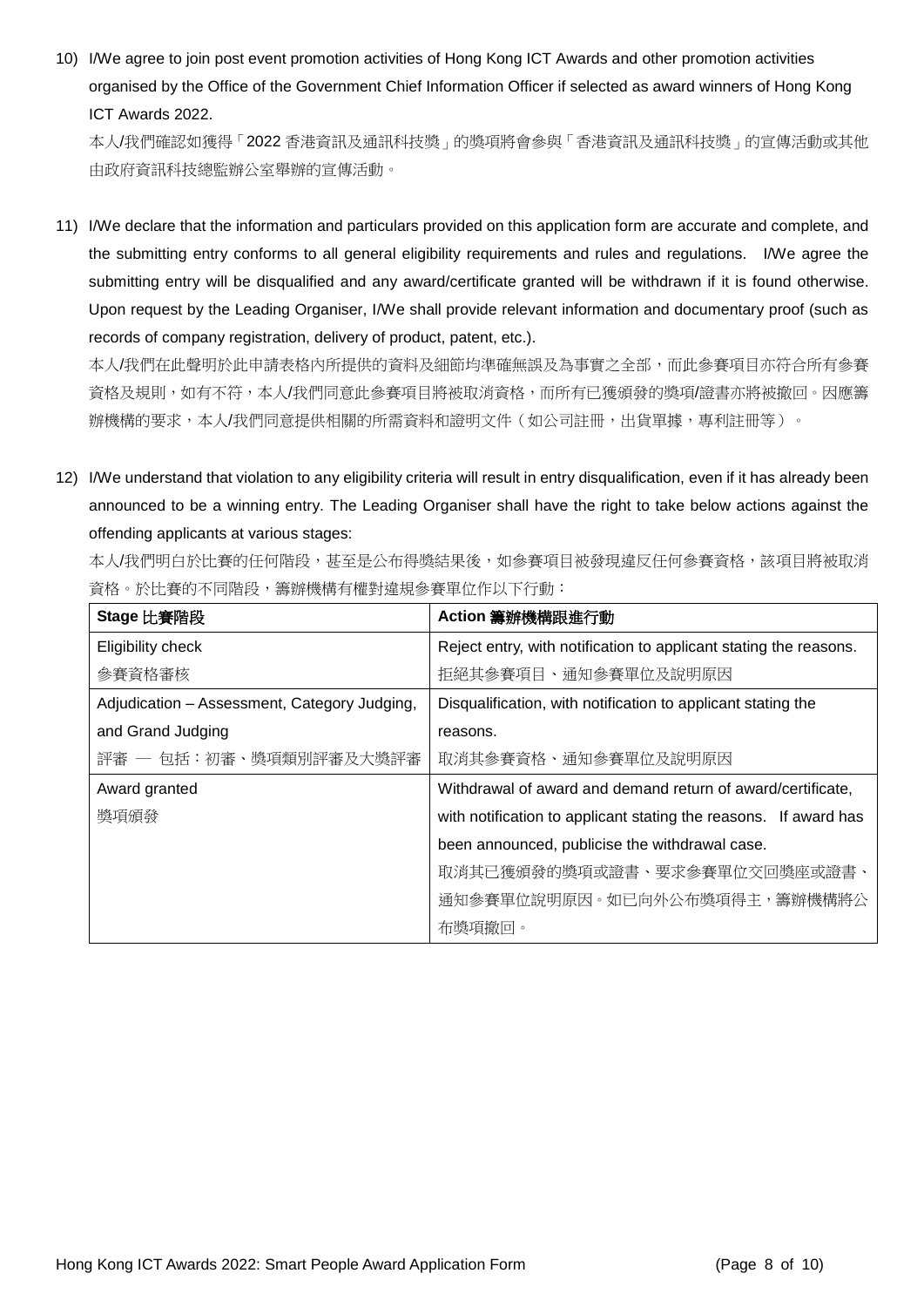#### Purpose of Collection **be a control by control collection** 收集目的

- 1. The personal data provided by the applicant will only be used for the following purposes:
	- (i) registration of entry and verification of the eligibility of the applicant;
	- (ii) correspondence with the applicants;
	- (iii) announcement of the results and award of the prizes of the Hong Kong ICT Awards;
	- (iv) publishing, printing, promotion, display and exhibition of the entry;
	- (v) other purposes related to the Hong Kong ICT Awards
- 2. It is obligatory for the applicant to provide the personal data required by this application form.

#### Transfer of Personal Data https://www.facebook.com/discrease/discrease/materials/

- 3. The following data provided in this form will be transferred to and maintained by the Government for nomination to other awards and winner promotion purpose:
	- (i) Organisation Name
	- (ii) Name of contact person
	- (iii) Contact telephone number
	- (iv) Email address
	- (v) Entry description

- 1. 參賽者所提供的一切個人資料,只供作以下用途:
	- (i) 登記參賽項目及核實參賽者的參賽資格;
	- (ii) 與參賽者通訊;
	- (iii) 公布比賽結果及頒發獎項;
	- (iv) 在出版、刊印、宣傳及展覽參賽作品事宜上 辨認參賽者;
	- (v) 與比賽有關的其他用途。
- 2. 參賽者必須根據參加表格的要求提供個人資料。

- 3. 以下由參賽者在本參加表格内提供的資料會向 香港特別行政區政府披露及儲存,以便提名參加 其他獎項和宣傳得獎者:
	- (i) 機構名稱
	- (ii) 聯絡人姓名
	- (iii) 聯絡電話
	- (iv) 電郵地址
	- (v) 參賽項目簡介

If you do **NOT** agree to the transfer of data as stated in  $3(i)-(v)$ , please tick:  $\Box$ 如你不同意以上的 3(i)-(v)資料移轉,請勾選: 口